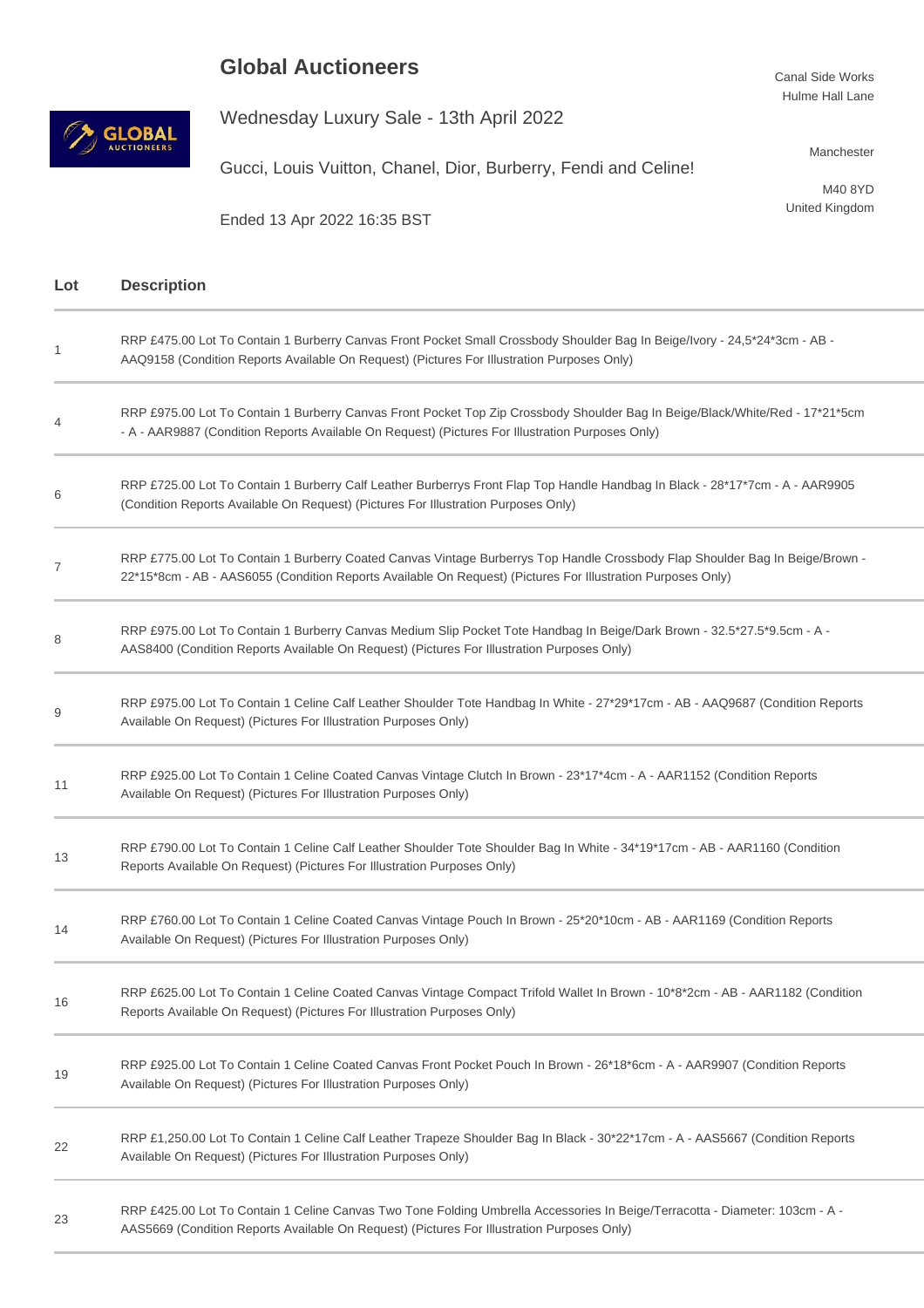| 24 | RRP £630.00 Lot To Contain 1 Celine Coated Canvas Vintage Small Boston Handbag In Brown - 25*18*8cm - AB - AAS5885<br>(Condition Reports Available On Request) (Pictures For Illustration Purposes Only)                                                    |
|----|-------------------------------------------------------------------------------------------------------------------------------------------------------------------------------------------------------------------------------------------------------------|
| 26 | RRP £775.00 Lot To Contain 1 Chanel Calf Leather Continental Wallet In Pink - 19*9*2cm - AB - AAQ9484 (Condition Reports Available<br>On Request) (Pictures For Illustration Purposes Only)                                                                 |
| 27 | RRP £630.00 Lot To Contain 1 Chanel Calf Leather CC Compact Bifold Wallet In Olive Green - 11,5*10*2cm - AB - AAR0365 (Condition<br>Reports Available On Request) (Pictures For Illustration Purposes Only)                                                 |
| 28 | RRP £775.00 Lot To Contain 1 Chanel Silk Rose Scarf In Pink/Purple/Green - 90*90cm - AA - AAR9924 (Condition Reports Available<br>On Request) (Pictures For Illustration Purposes Only)                                                                     |
| 29 | RRP £825.00 Lot To Contain 1 Chanel Calf Leather CC Button Bifold Compact Wallet In Light Blue - 10*9,5*3cm - AB - AAS1856<br>(Condition Reports Available On Request) (Pictures For Illustration Purposes Only)                                            |
| 31 | RRP £975.00 Lot To Contain 1 Chloe Calf Leather Drew Chain Shoulder Bag Shoulder Bag In Pink - 20*19*7cm - A - AAS5891<br>(Condition Reports Available On Request) (Pictures For Illustration Purposes Only)                                                |
| 32 | RRP £475.00 Lot To Contain 1 Christian Louboutin Calf Leather Macaron Mini Wallet In Pink - 11*8,5*2,5cm - A - AAQ8667 (Condition<br>Reports Available On Request) (Pictures For Illustration Purposes Only)                                                |
| 33 | RRP £1,550.00 Lot To Contain 1 Christian Louboutin Canvas Backloubi Jacquard Backpack In Black - 30*40*13cm - A - AAS3178<br>(Condition Reports Available On Request) (Pictures For Illustration Purposes Only)                                             |
| 35 | RRP £950.00 Lot To Contain 1 Dior Calf Leather Pleated Hobo Shoulder Bag In Beige - 32*35*10cm - A - AAQ9527 (Condition Reports<br>Available On Request) (Pictures For Illustration Purposes Only)                                                          |
| 36 | RRP £630.00 Lot To Contain 1 Dior Canvas Charming Lock Cannage Tote Shoulder Bag In Pink - 21*21*5cm - AB - AAR0389<br>(Condition Reports Available On Request) (Pictures For Illustration Purposes Only)                                                   |
| 38 | RRP £675.00 Lot To Contain 1 Dior Stainless Steel without Nickel CD Rhinestone Round Pendant Necklace In Gold - Close Length:<br>21cm, Pendant Size: 1*1cm - A - AAR1217 (Condition Reports Available On Request) (Pictures For Illustration Purposes Only) |
| 41 | RRP £1,050.00 Lot To Contain 1 Dior Coated Canvas Rasta Messenger Bag Shoulder Bag In Brown/Red/Yellow/Green - 32*27,5*9cm -<br>A - AAS3205 (Condition Reports Available On Request) (Pictures For Illustration Purposes Only)                              |
| 43 | RRP £845.00 Lot To Contain 1 Fendi Coated Canvas Vintage Hobo Bag Shoulder Bag In Khaki/Black - 34,5*25*8,5cm - AB - AAQ9876<br>(Condition Reports Available On Request) (Pictures For Illustration Purposes Only)                                          |
| 44 | RRP £845.00 Lot To Contain 1 Fendi Calf Leather Vintage Zip Shoulder Bag In Beige - 30*20*5cm - AB - AAQ9877 (Condition Reports<br>Available On Request) (Pictures For Illustration Purposes Only)                                                          |
| 45 | RRP £855.00 Lot To Contain 1 Fendi Calf Leather Vintage Mini Macaroni Crossbody Bag Shoulder Bag In Black - 16*14*8cm - A -<br>AAQ9882 (Condition Reports Available On Request) (Pictures For Illustration Purposes Only)                                   |
| 47 | RRP £820.00 Lot To Contain 1 Fendi Canvas Pochette Bag Handbag In Light Pink/Beige - 25*13*3cm - AB - AAR0391 (Condition<br>Reports Available On Request) (Pictures For Illustration Purposes Only)                                                         |
|    |                                                                                                                                                                                                                                                             |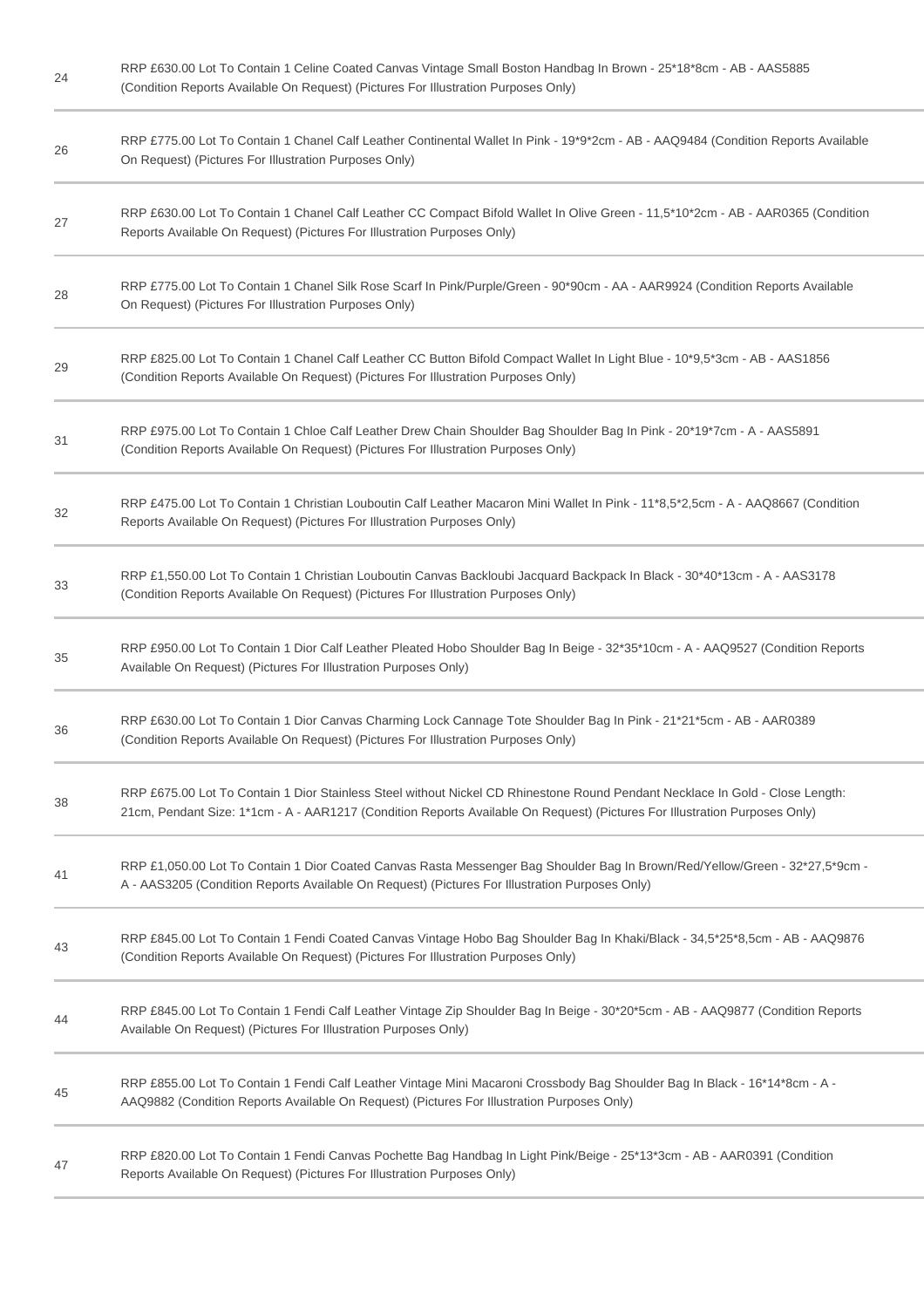| 48 | RRP £475.00 Lot To Contain 1 Fendi Coated Canvas Zip Around Wallet In Black/Multicolour - 18,5*10*2,5cm - A - AAR0394 (Condition<br>Reports Available On Request) (Pictures For Illustration Purposes Only)                          |
|----|--------------------------------------------------------------------------------------------------------------------------------------------------------------------------------------------------------------------------------------|
| 49 | RRP £750.00 Lot To Contain 1 Fendi Coated Canvas Zip Around Wallet In Black/Khaki - 20*11*2cm - AB - AAR0750 (Condition Reports<br>Available On Request) (Pictures For Illustration Purposes Only)                                   |
| 50 | RRP £775.00 Lot To Contain 1 Fendi Calf Leather Slim Zip Around Wallet In Yellow - 20*9*2cm - A - AAR1259 (Condition Reports<br>Available On Request) (Pictures For Illustration Purposes Only)                                      |
| 51 | RRP £680.00 Lot To Contain 1 Fendi Canvas Zip Tote Handbag In Khaki/Brown - 33*25*13cm - AB - AAR1269 (Condition Reports<br>Available On Request) (Pictures For Illustration Purposes Only)                                          |
| 52 | RRP £680.00 Lot To Contain 1 Fendi Canvas Large Zip Tote Shoulder Bag In Black - 41*46*3cm - A - AAR1275 (Condition Reports<br>Available On Request) (Pictures For Illustration Purposes Only)                                       |
| 53 | RRP £675.00 Lot To Contain 1 Fendi Calf Leather Crayon Monsters Zip Around Wallet In Light Pink/Grey/Beige/Black - 18,5*10,5*2cm -<br>A - AAR1281 (Condition Reports Available On Request) (Pictures For Illustration Purposes Only) |
| 54 | RRP £945.00 Lot To Contain 1 Fendi Canvas Roll Tote Shoulder Bag In Dark Brown/Black - 35-48*27*13cm - A - AAR2127. (Condition<br>Reports Available On Request) (Pictures For Illustration Purposes Only)                            |
| 55 | RRP £750.00 Lot To Contain 1 Fendi Calf Leather Stud Compact Trifold Wallet In Black - 15*9*2cm - A - AAR4399 (Condition Reports<br>Available On Request) (Pictures For Illustration Purposes Only)                                  |
| 56 | RRP £1,350.00 Lot To Contain 1 Fendi Canvas Mini Front Zip Shoulder Tote Shoulder Bag In Brown/Yellow - 30*15*3cm - A - AAR9932<br>(Condition Reports Available On Request) (Pictures For Illustration Purposes Only)                |
| 57 | RRP £945.00 Lot To Contain 1 Fendi Canvas Tall Zip Tote Handbag In Brown/Tan - 35*36*7cm - A - AAR9934 (Condition Reports<br>Available On Request) (Pictures For Illustration Purposes Only)                                         |
| 59 | RRP £1,450.00 Lot To Contain 1 Fendi Canvas Large Surf Tote Shoulder Bag In Brown - 35*30*13cm - A - AAS2973 (Condition<br>Reports Available On Request) (Pictures For Illustration Purposes Only)                                   |
| 60 | RRP £1,000.00 Lot To Contain 1 Fendi Canvas Mamma Forever Shoulder Bag In Light Blue/Beige - 29*19*12cm - A - AAS3421<br>(Condition Reports Available On Request) (Pictures For Illustration Purposes Only)                          |
| 61 | RRP £820.00 Lot To Contain 1 Fendi Calf Leather Think Fendi Clutch Handbag In Black - 23.5*14.5*4cm - A - AAS4959 (Condition<br>Reports Available On Request) (Pictures For Illustration Purposes Only)                              |
| 63 | RRP £945.00 Lot To Contain 1 Fendi Calf Leather Top Zip Front Pocket Baguette Shoulder Bag In Black - 28*18*7cm - A - AAS5152<br>(Condition Reports Available On Request) (Pictures For Illustration Purposes Only)                  |
| 64 | RRP £1,350.00 Lot To Contain 1 Fendi Calf Leather Fold Over Baguette Shoulder Bag In Red - 24*18*13cm - A - AAS5693 (Condition<br>Reports Available On Request) (Pictures For Illustration Purposes Only)                            |
| 65 | RRP £855.00 Lot To Contain 1 Fendi Canvas Drawstring Flap Shoulder Bag Shoulder Bag In Black - 30*18*5cm - A - AAS5694<br>(Condition Reports Available On Request) (Pictures For Illustration Purposes Only)                         |
|    |                                                                                                                                                                                                                                      |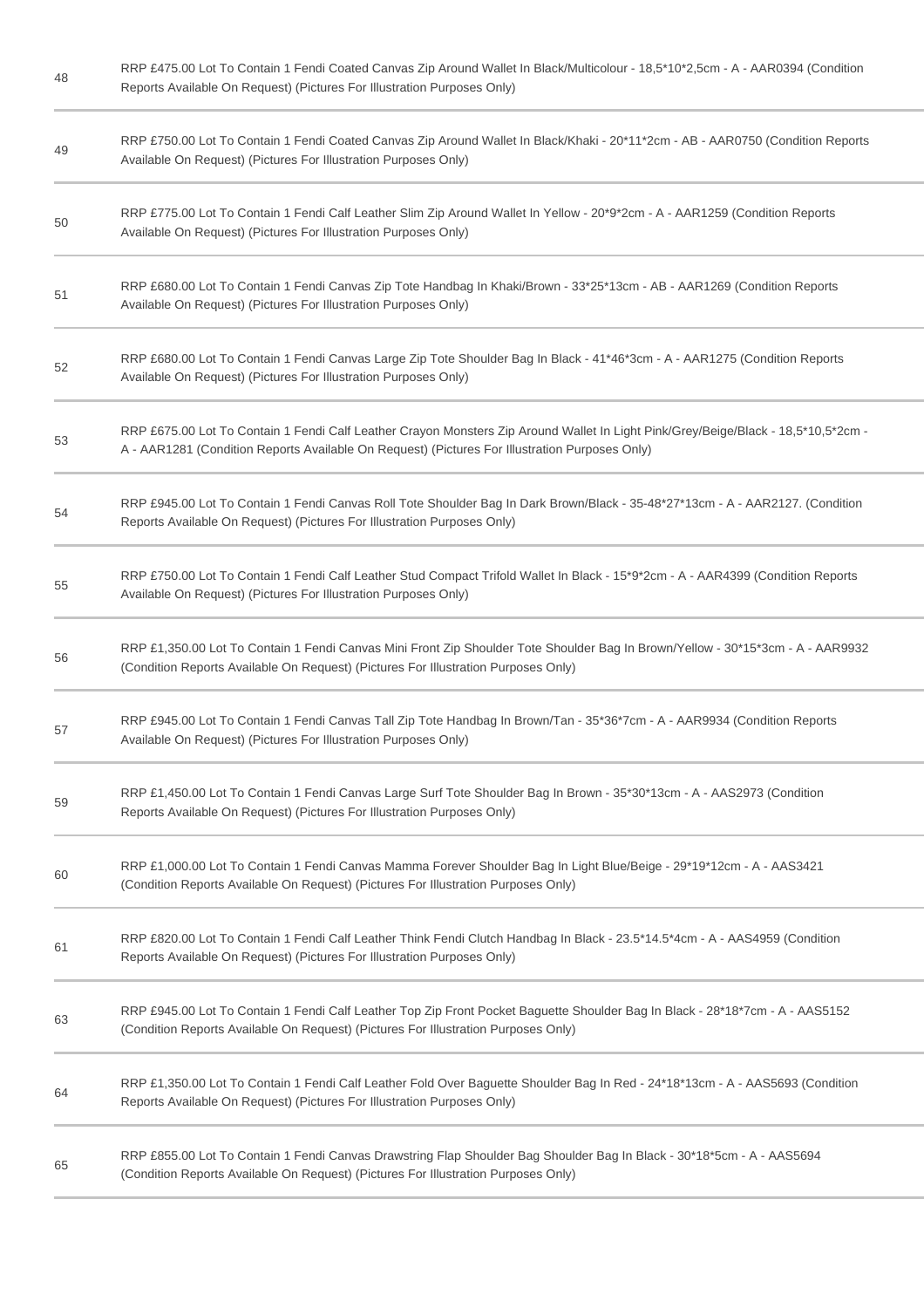| 66 | RRP £855.00 Lot To Contain 1 Fendi Calf Leather Selleria Mini Linda Shoulder Bag In Dark Brown - 24*18*10cm - A - AAS5695<br>(Condition Reports Available On Request) (Pictures For Illustration Purposes Only)            |
|----|----------------------------------------------------------------------------------------------------------------------------------------------------------------------------------------------------------------------------|
| 67 | RRP £475.00 Lot To Contain 1 Fendi Coated Canvas Vintage Clutch Handbag In Brown/Black - 29*11*10cm - AB - AAS5696.<br>(Condition Reports Available On Request) (Pictures For Illustration Purposes Only)                  |
| 68 | RRP £945.00 Lot To Contain 1 Fendi Canvas Peak A Boo Shoulder Bag Shoulder Bag In Brown/Beige - 27*25*5cm - A - AAS5697<br>(Condition Reports Available On Request) (Pictures For Illustration Purposes Only)              |
| 69 | RRP £760.00 Lot To Contain 1 Fendi Calf Leather Ltd. Ed. Starts Zip Around Long Wallet In Navy Blue - 19*9*2cm - A - AAS6060<br>(Condition Reports Available On Request) (Pictures For Illustration Purposes Only)         |
| 70 | RRP £1,050.00 Lot To Contain 1 Fendi Canvas Sweety Hobo Shoulder Bag In Beige/Lilac - 29*18*9cm - A - AAS6346 (Condition<br>Reports Available On Request) (Pictures For Illustration Purposes Only)                        |
| 71 | RRP £945.00 Lot To Contain 1 Fendi Canvas Borsa Hobo Shoulder Bag In Khaki Green/Brown - 31*28cm - A - AAS6587 (Condition<br>Reports Available On Request) (Pictures For Illustration Purposes Only)                       |
| 72 | RRP £945.00 Lot To Contain 1 Fendi Canvas Du Jour Bag Handbag In Black - 31*23*13cm - A - AAS6613 (Condition Reports Available<br>On Request) (Pictures For Illustration Purposes Only)                                    |
| 75 | RRP £1,020.00 Lot To Contain 1 Fendi Coated Canvas Small Tote Shoulder Bag In Brown - 23*17*9cm - A - AAS8989 (Condition<br>Reports Available On Request) (Pictures For Illustration Purposes Only)                        |
| 76 | RRP £1350 Fendi Small Fold Over Tote Handbag Black/Tobacco - AAS6447 - Grade A - (Bags Are Not On Site, Please Email For<br>Shipping Quote)                                                                                |
| 77 | RRP £1,070.00 Lot To Contain 1 Gucci Coated Canvas Small Flap Crossbody Shoulder Bag In Beige/Brown - 21,5*13*4cm - A -<br>AAR0092 (Condition Reports Available On Request) (Pictures For Illustration Purposes Only)      |
| 82 | RRP £880.00 Lot To Contain 1 Gucci Calf Leather Vintage Bamboo Handle Shoulder Bag Shoulder Bag In Brown - 37*22*13cm - AB -<br>AAR0505 (Condition Reports Available On Request) (Pictures For Illustration Purposes Only) |
| 83 | RRP £925.00 Lot To Contain 1 Gucci Calf Leather Jockey Boston Bag Shoulder Bag In Ivory - 38*27*14cm - AB - AAR1286 (Condition<br>Reports Available On Request) (Pictures For Illustration Purposes Only)                  |
| 84 | RRP £1,025.00 Lot To Contain 1 Gucci Coated Canvas Vintage Tall Shoulder Tote Shoulder Bag In Brown - 32*38*7cm - AB -<br>AAR1310 (Condition Reports Available On Request) (Pictures For Illustration Purposes Only)       |
| 85 | RRP £880.00 Lot To Contain 1 Gucci Canvas Large Shopping Tote Shoulder Bag In Black - 29*39*15cm - AB - AAR1312 (Condition<br>Reports Available On Request) (Pictures For Illustration Purposes Only)                      |
| 88 | RRP £1,000.00 Lot To Contain 1 Gucci Calf Leather Accessory Boat Pouch In Tan - 22-27*10,5*9cm - A - AAR2141 (Condition Reports<br>Available On Request) (Pictures For Illustration Purposes Only)                         |
| 89 | RRP £1,105.00 Lot To Contain 1 Gucci Canvas Large Handle Web Tote Shoulder Bag In Beige/Mustard - 28*31*21cm - A - AAR3001<br>(Condition Reports Available On Request) (Pictures For Illustration Purposes Only)           |
|    |                                                                                                                                                                                                                            |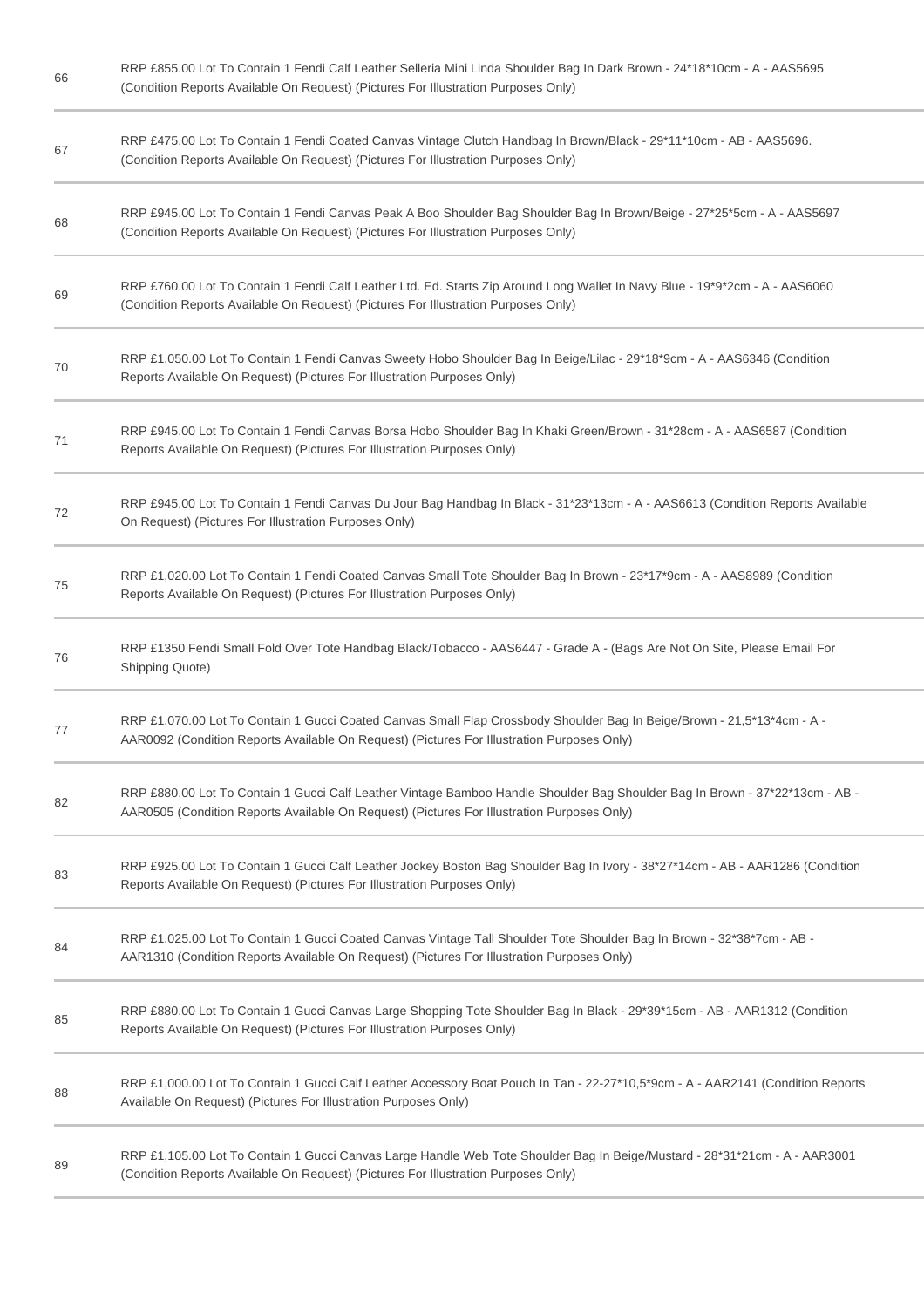| 91  | RRP £1,125.00 Lot To Contain 1 Gucci Calf Leather Sukey Top Handle Shoulder Bag In Khaki - 32*20*13cm - A - AAS0325 (Condition<br>Reports Available On Request) (Pictures For Illustration Purposes Only)               |
|-----|-------------------------------------------------------------------------------------------------------------------------------------------------------------------------------------------------------------------------|
| 92  | RRP £1,025.00 Lot To Contain 1 Gucci Canvas Eclipse Square Crossbody Shoulder Bag In Beige/Pink - 27,5*23*6cm - AB - AAS0442<br>(Condition Reports Available On Request) (Pictures For Illustration Purposes Only)      |
| 93  | RRP £1,030.00 Lot To Contain 1 Gucci Canvas Medium Flat Messenger Shoulder Bag In Pink/Light Pink - 26*24*1cm - A - AAS0451<br>(Condition Reports Available On Request) (Pictures For Illustration Purposes Only)       |
| 94  | RRP £1,125.00 Lot To Contain 1 Gucci Calf Leather Creole Hobo Shoulder Bag In Brown - 36*29*1cm - A - AAS0458 (Condition<br>Reports Available On Request) (Pictures For Illustration Purposes Only)                     |
| 95  | RRP £1,125.00 Lot To Contain 1 Gucci Coated Canvas Small Messenger Bag Shoulder Bag In Beige/Dark Brown - 24*21*1cm - A -<br>AAS0462 (Condition Reports Available On Request) (Pictures For Illustration Purposes Only) |
| 96  | RRP £1,125.00 Lot To Contain 1 Gucci Canvas Studded Pelham Tote Shoulder Bag In Black - 31*24*11cm - A - AAS0712 (Condition<br>Reports Available On Request) (Pictures For Illustration Purposes Only)                  |
| 97  | RRP £1,050.00 Lot To Contain 1 Gucci Canvas Web Medium Tote Shoulder Bag In Beige - 34*36*13cm - AA - AAS0718 (Condition<br>Reports Available On Request) (Pictures For Illustration Purposes Only)                     |
| 98  | RRP £1,185.00 Lot To Contain 1 Gucci Canvas Indy Shoulder Bag In Black - 40*32*1cm - AA - AAS0719 (Condition Reports Available<br>On Request) (Pictures For Illustration Purposes Only)                                 |
| 99  | RRP £1,000.00 Lot To Contain 1 Gucci Calf Leather Techno Horsebit Hobo Shoulder Bag In Gray - 40*30*3cm - AA - AAS0720<br>(Condition Reports Available On Request) (Pictures For Illustration Purposes Only)            |
| 100 | RRP £1,125.00 Lot To Contain 1 Gucci Calf Leather Interlocking Hearts Tote Shoulder Bag In Pink - 31*23*13cm - A - AAS0733<br>(Condition Reports Available On Request) (Pictures For Illustration Purposes Only)        |
| 101 | RRP £1,030.00 Lot To Contain 1 Gucci Canvas Boston Bag Shoulder Bag In Black - 35*21*9cm - AA - AAS0737 (Condition Reports<br>Available On Request) (Pictures For Illustration Purposes Only)                           |
| 103 | RRP £1,185.00 Lot To Contain 1 Gucci Calf Leather Square Bamboo Tote Shoulder Bag In Ivory - 30*24*10cm - AB - AAS1022<br>(Condition Reports Available On Request) (Pictures For Illustration Purposes Only)            |
| 104 | RRP £1,125.00 Lot To Contain 1 Gucci Coated Canvas Tall Tote Shoulder Bag In Beige/Dark Brown - 29,5*31*12,5cm - A - AAS1164<br>(Condition Reports Available On Request) (Pictures For Illustration Purposes Only)      |
| 105 | RRP £1,030.00 Lot To Contain 1 Gucci Canvas Jolicoeur Shoulder Bag In Beige/Gold/Pink - 31,5*26*16cm - A - AAS2030 (Condition<br>Reports Available On Request) (Pictures For Illustration Purposes Only)                |
| 106 | RRP £1,030.00 Lot To Contain 1 Gucci Canvas Web Princy Tote Shoulder Bag In Beige/Ivory - 38*20*11cm - A - AAS2124 (Condition<br>Reports Available On Request) (Pictures For Illustration Purposes Only)                |
| 107 | RRP £1,185.00 Lot To Contain 1 Gucci Canvas Sukey Medium Hobo Shoulder Bag In Beige/Black - 37,5*26*10cm - AA - AAS2128<br>(Condition Reports Available On Request) (Pictures For Illustration Purposes Only)           |
|     |                                                                                                                                                                                                                         |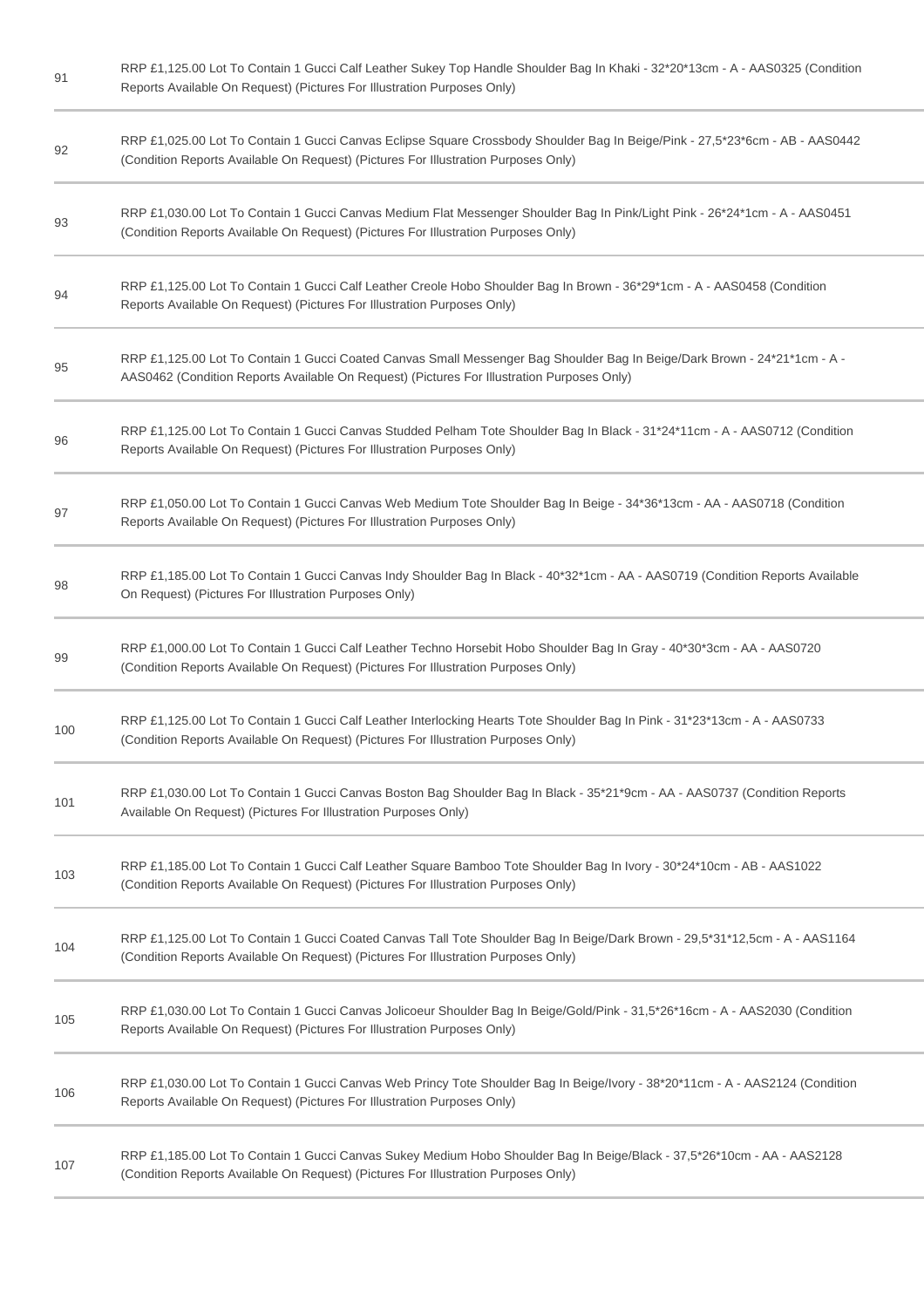| 108 | RRP £1,050.00 Lot To Contain 1 Gucci Canvas Web Zip Messenger Shoulder Bag In Beige/Dark Brown - 29*19*6cm - A - AAS2129<br>(Condition Reports Available On Request) (Pictures For Illustration Purposes Only)       |
|-----|----------------------------------------------------------------------------------------------------------------------------------------------------------------------------------------------------------------------|
| 109 | RRP £1,030.00 Lot To Contain 1 Gucci Canvas Web Waist Pouch In Beige/Brown - 19*15*2cm - A - AAS2149 (Condition Reports<br>Available On Request) (Pictures For Illustration Purposes Only)                           |
| 110 | RRP £1,030.00 Lot To Contain 1 Gucci Canvas Belt Bag Pouch In Black - 17*12*5,5cm - AA - AAS2160 (Condition Reports Available<br>On Request) (Pictures For Illustration Purposes Only)                               |
| 111 | RRP £1,600.00 Lot To Contain 1 Gucci Coated Canvas Large Messenger Bag Shoulder Bag In Beige/Ebony - 35*24*11cm - A -<br>AAS2545 (Condition Reports Available On Request) (Pictures For Illustration Purposes Only)  |
| 112 | RRP £1,000.00 Lot To Contain 1 Gucci Canvas Maui Tote Shoulder Bag In Beige/Tan - 36*30*17cm - A - AAS2917 (Condition Reports<br>Available On Request) (Pictures For Illustration Purposes Only)                     |
| 113 | RRP £1,125.00 Lot To Contain 1 Gucci Coated Canvas Caleido Clutch Pouch In Black/Beige - 38*25*3cm - A - AAS2979 (Condition<br>Reports Available On Request) (Pictures For Illustration Purposes Only)               |
| 114 | RRP £1,025.00 Lot To Contain 1 Gucci Coated Canvas Mini Vertical Tote Handbag In Beige/Magenta - 21*22*2cm - A - AAS5400<br>(Condition Reports Available On Request) (Pictures For Illustration Purposes Only)       |
| 117 | RRP £1,200.00 Lot To Contain 1 Louis Vuitton Coated Canvas Cite Shoulder Bag In Brown - 24*16*11cm - AB - AAQ9419 (Condition<br>Reports Available On Request) (Pictures For Illustration Purposes Only)              |
| 118 | RRP £1,200.00 Lot To Contain 1 Louis Vuitton Coated Canvas Ellipse Shopping Shoulder Bag In Brown - 24*34*13cm - A - AAS6304<br>(Condition Reports Available On Request) (Pictures For Illustration Purposes Only)   |
| 121 | RRP £1,340.00 Lot To Contain 1 Louis Vuitton Coated Canvas Keepall Bandouliere Travel Bag In Brown - 50*26*22cm - AB - AAS6233<br>(Condition Reports Available On Request) (Pictures For Illustration Purposes Only) |
| 123 | RRP £935.00 Lot To Contain 1 Louis Vuitton Coated Canvas Looping Shoulder Bag In Brown - 28*32*11cm - AB - AAS6729 (Condition<br>Reports Available On Request) (Pictures For Illustration Purposes Only)             |
| 124 | RRP £1,400.00 Lot To Contain 1 Louis Vuitton Coated Canvas Musette Salsa Shoulder Bag In Brown - 22*24*3cm - A - AAS6004<br>(Condition Reports Available On Request) (Pictures For Illustration Purposes Only)       |
| 125 | RRP £1,290.00 Lot To Contain 1 Louis Vuitton Coated Canvas Nil Shoulder Bag In Brown - 28*19*10cm - A - AAS3004 (Condition<br>Reports Available On Request) (Pictures For Illustration Purposes Only)                |
| 126 | RRP £1,450.00 Lot To Contain 1 Louis Vuitton Calf Leather Noe Shoulder Bag In Red - 24*26*18cm - A - AAR7789 (Condition Reports<br>Available On Request) (Pictures For Illustration Purposes Only)                   |
| 127 | RRP £700.00 Lot To Contain 1 Louis Vuitton Calf Leather French Purse Wallet In Black - 13,5*9*3cm - AA - AAS0763 (Condition<br>Reports Available On Request) (Pictures For Illustration Purposes Only)               |
| 129 | RRP £1,250.00 Lot To Contain 1 Louis Vuitton Coated Canvas Olav Shoulder Bag In Brown - 19*19,5*8cm - A - AAS6291 (Condition<br>Reports Available On Request) (Pictures For Illustration Purposes Only)              |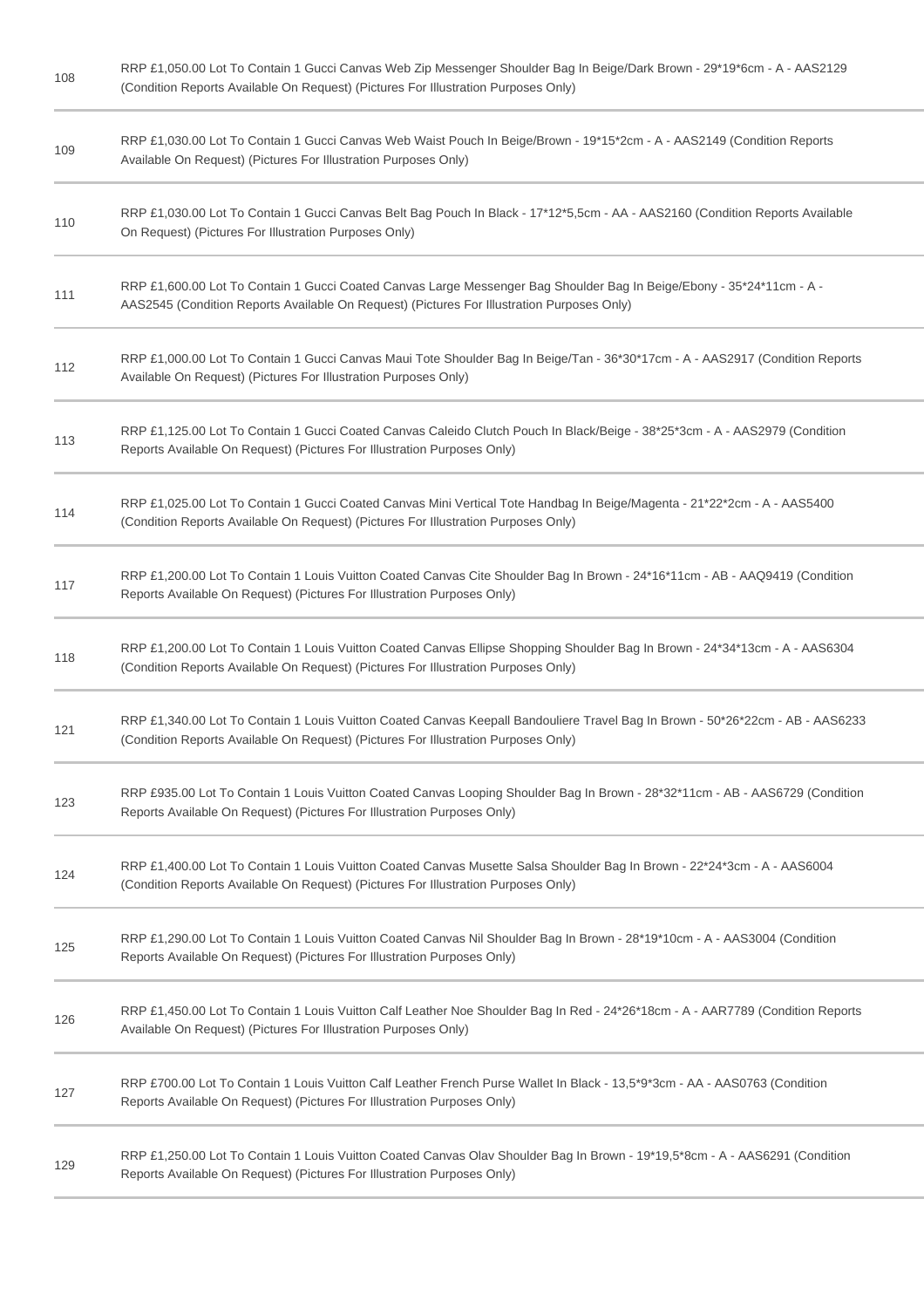| 130 | RRP £1,300.00 Lot To Contain 1 Louis Vuitton Coated Canvas Keepall Bandouliere Shoulder Bag In Ivory - 55*28*25cm - A - AAS6361<br>(Condition Reports Available On Request) (Pictures For Illustration Purposes Only)                                                                      |
|-----|--------------------------------------------------------------------------------------------------------------------------------------------------------------------------------------------------------------------------------------------------------------------------------------------|
| 132 | RRP £1,700.00 Lot To Contain 1 Louis Vuitton Calf Leather Noe Shoulder Bag In Tan - 27*34*16cm - AB - AAR1516 (Condition Reports<br>Available On Request) (Pictures For Illustration Purposes Only)                                                                                        |
| 133 | RRP £1,700.00 Lot To Contain 1 Louis Vuitton Calf Leather Noe Shoulder Bag In Red - 27*34*16cm - AB - AAS1421 (Condition Reports<br>Available On Request) (Pictures For Illustration Purposes Only)                                                                                        |
| 134 | RRP £1,040.00 Lot To Contain 1 Louis Vuitton Coated Canvas "Limited Edition Takashi Murakami Multicolour" Judy Shoulder Bag In<br>Black - 35*24*8cm - AB - AAS6336 (Condition Reports Available On Request) (Pictures For Illustration Purposes Only)                                      |
| 135 | RRP £1,040.00 Lot To Contain 1 Louis Vuitton Coated Canvas Thames Shoulder Bag In Brown - 33*25*7cm - A - AAS6287 (Condition<br>Reports Available On Request) (Pictures For Illustration Purposes Only)                                                                                    |
| 136 | RRP £1,850.00 Lot To Contain 1 Louis Vuitton Coated Canvas Priscilla Handbag In White - 27*22*18cm - AB - AAS8917 (Condition<br>Reports Available On Request) (Pictures For Illustration Purposes Only)                                                                                    |
| 137 | RRP £1,600.00 Lot To Contain 1 Louis Vuitton Coated Canvas Beverly Shoulder Bag In Brown - 41*31*11cm - AB - AAS7145<br>(Condition Reports Available On Request) (Pictures For Illustration Purposes Only)                                                                                 |
| 138 | RRP £1,040.00 Lot To Contain 1 Louis Vuitton Coated Canvas Ltd. Ed. "Takashi Murakami Multicolour" Accessory Pouch Shoulder Bag<br>In Black - 21*13*3cm - AB - AAR6933 (Condition Reports Available On Request) (Pictures For Illustration Purposes Only)                                  |
| 140 | RRP £1,500.00 Lot To Contain 1 Louis Vuitton Coated Canvas Montorgueil Shoulder Bag In Brown - 30*20*13cm Drop: 20cm - AB -<br>AAS2848 (Condition Reports Available On Request) (Pictures For Illustration Purposes Only)                                                                  |
| 141 | RRP £1,080.00 Lot To Contain 1 Louis Vuitton Coated Canvas Broadway Shoulder Bag In Brown - 35*26*12cm - A - AAS8918<br>(Condition Reports Available On Request) (Pictures For Illustration Purposes Only)                                                                                 |
| 142 | RRP £2,060.00 Lot To Contain 1 Louis Vuitton Coated Canvas Jeune Fille Shoulder Bag In Brown - 25*18*5,5cm - AB - AAS8842<br>(Condition Reports Available On Request) (Pictures For Illustration Purposes Only)                                                                            |
| 143 | RRP £1,040.00 Lot To Contain 1 Louis Vuitton Coated Canvas Keepall Shoulder Bag In Brown - 45*24*20cm - AB - AAS0294<br>(Condition Reports Available On Request) (Pictures For Illustration Purposes Only)                                                                                 |
| 144 | Pochette Cles Case In Light Pink/Red - 13*9cm - AA - AAQ9379 (Condition Reports Available On Request) (Pictures For Illustration<br>Purposes Only)                                                                                                                                         |
| 146 | RRP £775.00 Lot To Contain 1 Louis Vuitton Canvas Lucille Shoulder Bag In Green - 28*19*8cm - AB - AAR0668 (Condition Reports<br>Available On Request) (Pictures For Illustration Purposes Only)                                                                                           |
| 147 | RRP £675.00 Lot To Contain 1 Louis Vuitton Monogram Canvas Good Luck Bracelet In Pink/Beige - Diameter: 7cm, Width: 1,5cm - AB<br>- AAR0722 (Condition Reports Available On Request) (Pictures For Illustration Purposes Only)                                                             |
| 149 | RRP £680.00 Lot To Contain 1 Louis Vuitton Stainless Steel without Nickel Enamel Square Cufflinks & Cufflinks Case Accessories In<br>Blue - Cufflink size: 1,2*1,2cm, Case size: 8*6cm - A - AAR1747 (Condition Reports Available On Request) (Pictures For Illustration<br>Purposes Only) |
|     |                                                                                                                                                                                                                                                                                            |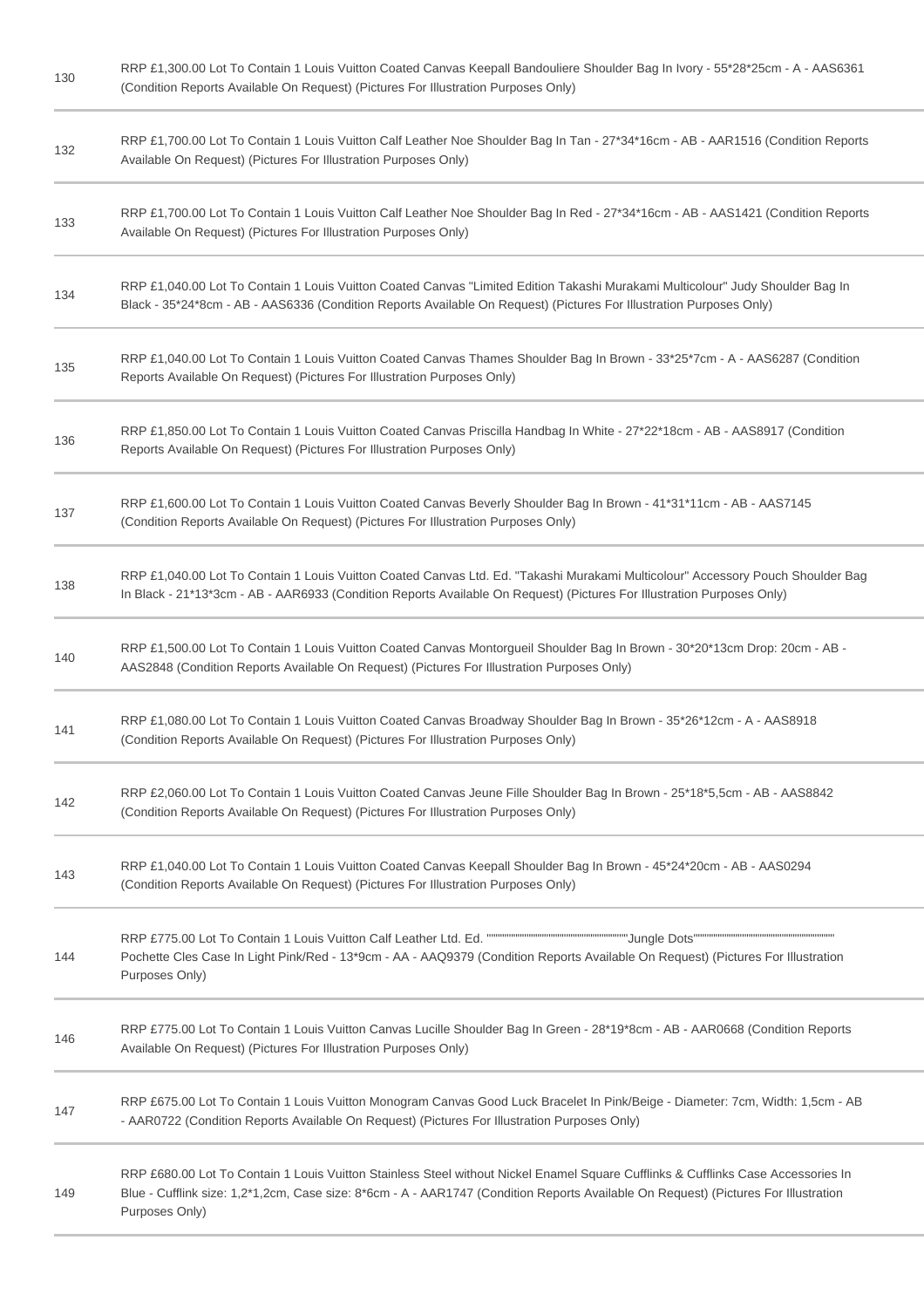| 150 | RRP £1,000.00 Lot To Contain 1 Louis Vuitton Calf Leather Danube Black Stitching Shoulder Bag In Green - 15*20*4cm - A - AAR1855<br>(Condition Reports Available On Request) (Pictures For Illustration Purposes Only)                 |
|-----|----------------------------------------------------------------------------------------------------------------------------------------------------------------------------------------------------------------------------------------|
| 151 | RRP £775.00 Lot To Contain 1 Louis Vuitton Coated Canvas Compiegne Shoulder Bag In Brown - 27,5*17*6,5cm - AB - AAR2226<br>(Condition Reports Available On Request) (Pictures For Illustration Purposes Only)                          |
| 153 | RRP £875.00 Lot To Contain 1 Louis Vuitton Coated Canvas Excentri Cite Handbag In Brown - 24*24*7cm - AB - AAR7232 (Condition<br>Reports Available On Request) (Pictures For Illustration Purposes Only)                               |
| 154 | RRP £1,000.00 Lot To Contain 1 Louis Vuitton Calf Leather Reverie Shoulder Bag In Black - 28*20*5cm - AA - AAR8714 (Condition<br>Reports Available On Request) (Pictures For Illustration Purposes Only)                               |
| 156 | RRP £1,000.00 Lot To Contain 1 Louis Vuitton Calf Leather Pochette Jour Pouch In Taupe - 24*17*1,5cm - AA - AAS0155 (Condition<br>Reports Available On Request) (Pictures For Illustration Purposes Only)                              |
| 158 | RRP £935.00 Lot To Contain 1 Louis Vuitton Calf Leather Poche Documents Handbag In Black - 38*28*2cm - AA - AAS1082 (Condition<br>Reports Available On Request) (Pictures For Illustration Purposes Only)                              |
| 160 | RRP £875.00 Lot To Contain 1 Louis Vuitton Calf Leather Kaluga Pouch In Black - 22*15*6,5cm - A - AAS2372 (Condition Reports<br>Available On Request) (Pictures For Illustration Purposes Only)                                        |
| 161 | RRP £1,200.00 Lot To Contain 1 Louis Vuitton Calf Leather Rare Vintage Noe Shoulder Bag In Gold - 27*34*16cm - AB - AAS2384<br>(Condition Reports Available On Request) (Pictures For Illustration Purposes Only)                      |
| 162 | RRP £875.00 Lot To Contain 1 Louis Vuitton Calf Leather Omaha Shoulder Bag In Caffe Brown - 34*26*11cm - A - AAS2685 (Condition<br>Reports Available On Request) (Pictures For Illustration Purposes Only)                             |
| 163 | RRP £1,400.00 Lot To Contain 1 Louis Vuitton Coated Canvas Dayton Shoulder Bag In Black/Grey - 32,5*26,*8cm - AB - AAS2814<br>(Condition Reports Available On Request) (Pictures For Illustration Purposes Only)                       |
| 164 | RRP £935.00 Lot To Contain 1 Louis Vuitton Calf Leather Limelight Clutch Handbag In Brown - 24*24*2cm - A - AAS3002 (Condition<br>Reports Available On Request) (Pictures For Illustration Purposes Only)                              |
| 165 | RRP £780.00 Lot To Contain 1 Louis Vuitton Calf Leather Cosmetic Pouch In Fuchsia - 17*10,5*6cm - AA - AAS3075 (Condition<br>Reports Available On Request) (Pictures For Illustration Purposes Only)                                   |
| 166 | RRP £1,350.00 Lot To Contain 1 Louis Vuitton Calf Leather Riveting Shoulder Bag In Ivory - 33*20*16cm - A - AAS4874 (Condition<br>Reports Available On Request) (Pictures For Illustration Purposes Only)                              |
| 167 | RRP £650.00 Lot To Contain 1 Louis Vuitton Coated Canvas Emilie Flower Charm Wallet In Brown/Rose Ballerine/Hot Pink -<br>19*10*1.5cm - A - AAS5527 (Condition Reports Available On Request) (Pictures For Illustration Purposes Only) |
| 168 | RRP £1,200.00 Lot To Contain 1 Louis Vuitton Coated Canvas Trocadero Shoulder Bag In Brown - 23*14,5*5cm - A - AAS5646<br>(Condition Reports Available On Request) (Pictures For Illustration Purposes Only)                           |
| 169 | RRP £935.00 Lot To Contain 1 Louis Vuitton Calf Leather Kasbek Handbag In Grizzli Brown - 36*42.5*13.5cm - A - AAS5831 (Condition<br>Reports Available On Request) (Pictures For Illustration Purposes Only)                           |